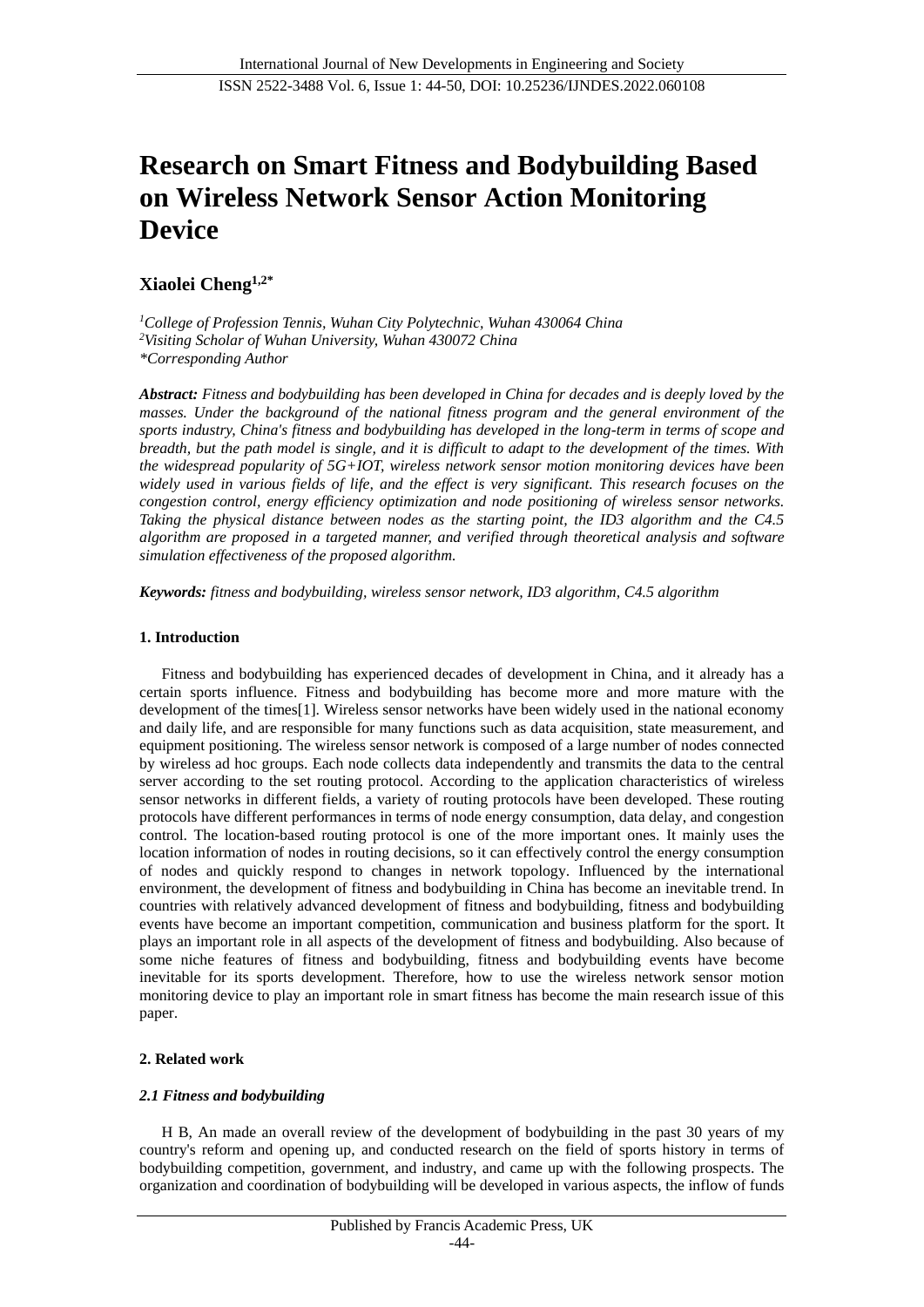to the fitness industry will increase, the fitness and bodybuilding events will flourish, and the national bodybuilding team system will continue[2]. L M, Cheng conducted a study on the development of fitness and bodybuilding in my country under the new background of sports industry policies greater progress[3]. And gave the following development paths, including leading the public fitness and leisure through fitness and bodybuilding, further promoting the development of the training industry, further expanding the competition performance industry, helping the transformation and upgrading of fitness and bodybuilding products, and promoting the development of sports communication through technology. Based on previous research, China's fitness and bodybuilding has developed rapidly under the new background of industrial policies and national fitness. The penetration rate of the project has been greatly improved, and the related training industry, leisure industry, and product manufacturing industry have all developed to a certain extent. But in general, fitness and bodybuilding is still a niche sport, and there is a certain gap between mainstream sports such as football and basketball at different levels.

## *2.2 Wireless sensor network*

Wireless sensor networks are widely used in all walks of life and undertake the function of directly perceiving the objective world. In some wireless sensor network applications, sensor node location information is very important for sensing data, such as military applications, wildfire monitoring, medical care, etc. Node location information and perception data are tightly coupled, and data without location information is meaningless[4]. For example, in the detection of sudden events, as long as the specific location of the event is known, the correct decision can be made based on the collected data. In wildfire monitoring, the data collected by sensor nodes must know the exact location so that the area and location coordinates of the wildfire can be determined in time. In the routing based on geographic location, the premise of routing decision is that the node knows the location of the neighbor node or the distance from the neighbor node, and selects the best route according to the location or distance information. The efficiency and energy consumption of routing depend on the accuracy of node coordinates and locations. The easiest way to determine the node location is to measure the node location when deploying a wireless sensor network. But this method is not suitable for the random deployment of the usual wireless sensor network. Equip the node with a satellite navigation module, and rely on satellite navigation to accurately locate the node coordinates. However, the satellite navigation module is expensive and consumes too much energy, so it is not suitable for use in micro-miniature and cheap sensor networks. Moreover, in harsh environments such as underground and indoors, satellite navigation signals cannot be received at all. Therefore, low-cost and high-precision wireless sensor network node location research is called a research hotspot in wireless sensor networks. The usual wireless sensor network positioning algorithm is to deploy a small number of accurate and powerful beacon nodes in the positioning area, and the signal transmission range of the beacon nodes covers the entire positioning area. The unknown node measures the signal index of the beacon node, and combines other geometric or probability algorithms to calculate the coordinates of the unknown node. The difference between the algorithms is that the measured indicators and the calculation algorithms are different, resulting in different positioning accuracy. The positioning algorithm also considers the uncertainty of wireless signal propagation and the influence of positioning environment interference on positioning accuracy.



*Figure 1. The relationship between wireless network sensor motion monitoring device and smart fitness*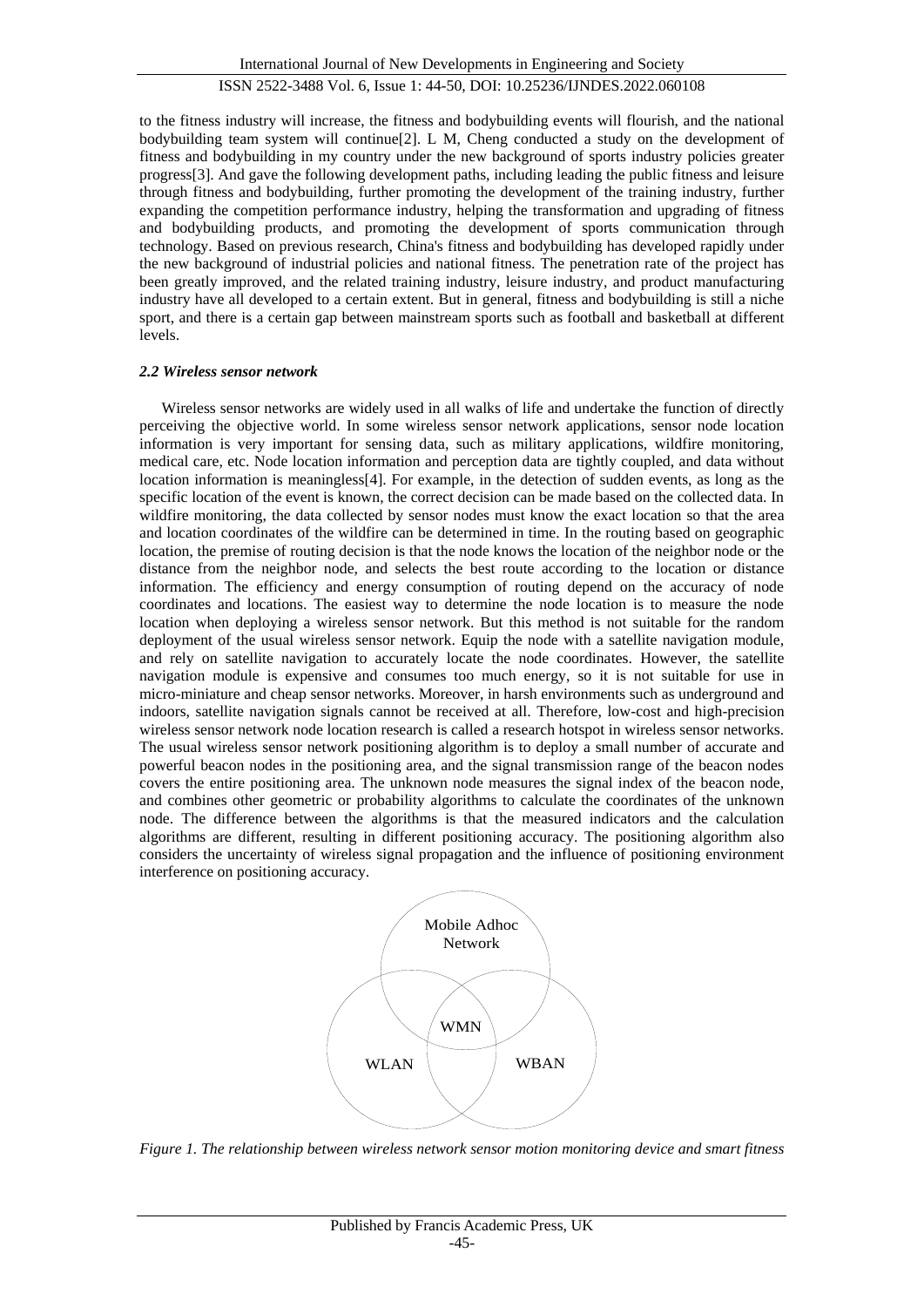#### **3. Classical decision tree algorithm**

#### *3.1 ID3 algorithm*

The ID3 algorithm is characterized by first calculating the information entropy of the attributes of the sample set, and selecting the optimal attributes for splitting by comparing these values. Use this attribute to divide the nodes to form a decision tree [5-6]. If the element included in member management *Y* is  $\{x_1, x_2, \dots, x_n\}$ , and the occurrence probability of each element is  $\{p_1, p_2, \dots, p_n\}$  respectively, then the entropy of member management Y is defined as:

$$
Info(Y) = -\sum_{i=1}^{n} p_i \log_2 p_i
$$
 (1)

The probability that an instance can be classified into category  $\ell$  is:

$$
p(c_i) = \frac{c_i}{|Y|} \tag{2}
$$

At this time, the entropy of member management  $Y$  is:

$$
Info(Y) = -\sum_{i=1}^{n} p(c_i) \log_2 p(c_i)
$$
 (3)

If the attribute A is selected as the splitting attribute, the value is  $\{a_1, a_2, \dots, a_m\}$ , and the data set is divided into  $m$  class through  $A$ , where the conditional information entropy is expressed as:

$$
Info(Y|A) = -\sum_{i=1}^{n} \sum_{j=1}^{m} p(c_i, a_j) \log_2 p(c_i, a_j)
$$
\n(4)

$$
Info(Y|A) = -\sum_{j=1}^{m} p(a_j) \sum_{i=1}^{n} p(c_i|a_j) \log_2 p(c_i|a_j)
$$
 (5)

Then the information gain brought by attribute *A* is:

$$
Gain(X, A) = Info(X) - Info(X|A)
$$
 (6)

When building a decision model through the ID3 algorithm, it is necessary to traverse each decision attribute and use the attribute with the largest information gain to divide the data set, so the decision tree obtained in this way is more accurate. The ID3 algorithm is shown in Figure 2.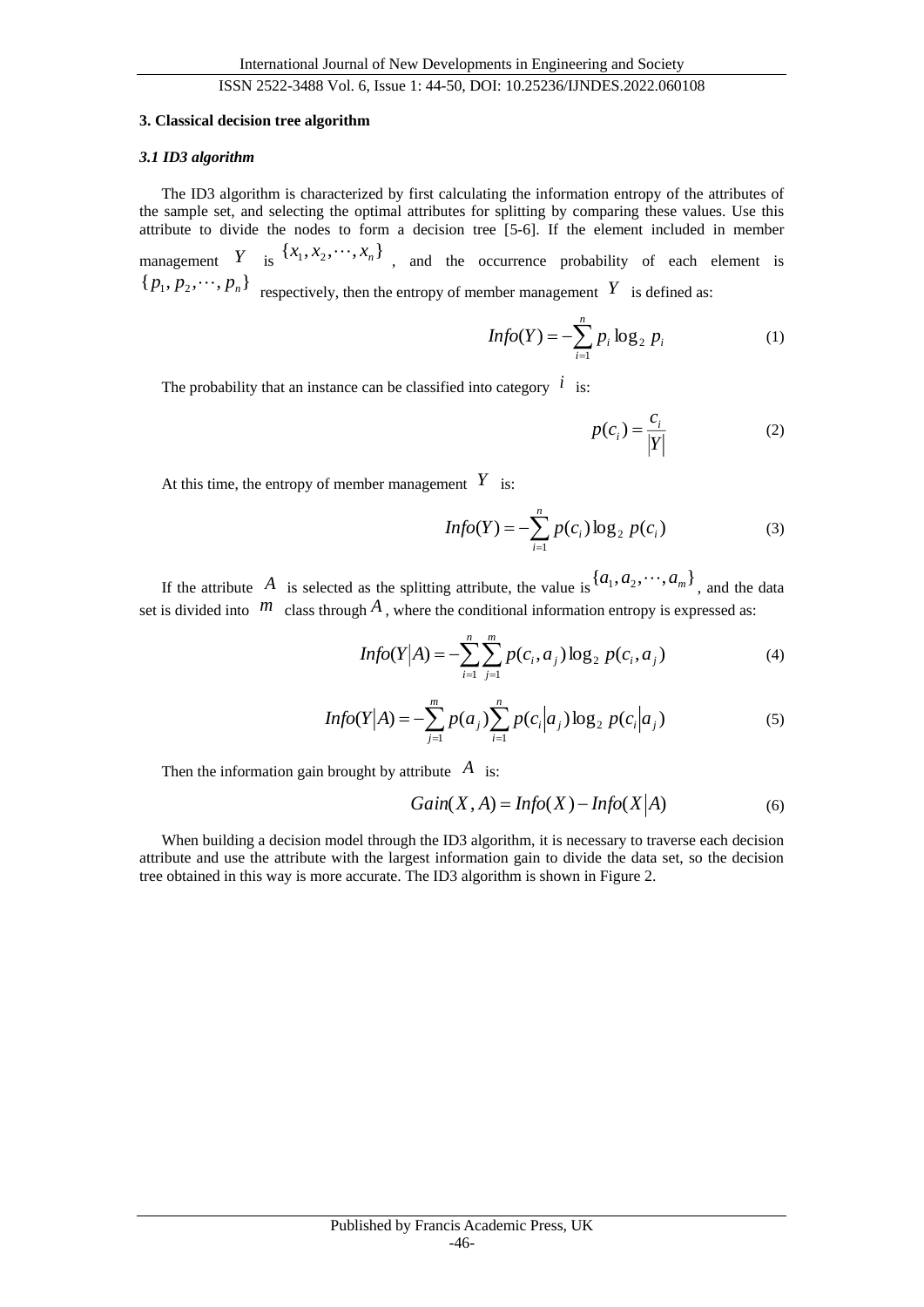| Algorithm:ID3                                         |  |  |  |  |  |
|-------------------------------------------------------|--|--|--|--|--|
| BuildID3(Y,T)                                         |  |  |  |  |  |
| Input:                                                |  |  |  |  |  |
| X:Training samples;                                   |  |  |  |  |  |
| T:Root node, initially empty;                         |  |  |  |  |  |
| Output:                                               |  |  |  |  |  |
| T:Decision tree root node                             |  |  |  |  |  |
| <b>Begin</b>                                          |  |  |  |  |  |
| Create node T with Y                                  |  |  |  |  |  |
| if Y all belong to the same class C                   |  |  |  |  |  |
| return T                                              |  |  |  |  |  |
| end if                                                |  |  |  |  |  |
| if Y is empty or less than the given threshold        |  |  |  |  |  |
| return T                                              |  |  |  |  |  |
| end if                                                |  |  |  |  |  |
| Let n be the number of candidate attributes in node T |  |  |  |  |  |
| for $i=1:n$                                           |  |  |  |  |  |
| Calculate Gain $(Y, A)$ and find the attribute A that |  |  |  |  |  |
| maximizes the value                                   |  |  |  |  |  |
| end for                                               |  |  |  |  |  |
| Use A to divide Y into k subsets                      |  |  |  |  |  |
| for $i=1:k$                                           |  |  |  |  |  |
| $T.add(BuildID3(Y_i,T_i))$                            |  |  |  |  |  |
| end for                                               |  |  |  |  |  |
| End                                                   |  |  |  |  |  |

*Figure2. ID3 algorithm diagram*

#### *3.2 C4.5 algorithm*

In order to calculate the efficiency of member management, the definition of its split information is as follows [7-8]:

$$
Split(Y, A) = -\sum_{i=1}^{m} p(a_i) \log_2 p(a_i)
$$
 (7)

$$
Split(Y, A) = -\sum_{i=1}^{m} \frac{n_i}{n} \log_2 \frac{n_i}{n}
$$
 (8)

Split information represents the information generated by dividing data set  $Y$  into subsets according to the value of decision attribute  $A$ , so there is a definition of membership management efficiency:

$$
GainRatio(Y, A) = \frac{Gain(Y, A)}{Split(Y, A)}
$$
(9)

## *3.3 Comparison and analysis of decision tree algorithms*

|      | <b>Attribute Selection</b><br>Metrics | Dealing with<br>Continuous<br>Attributes | Pruning Method    | Do You Need an<br><b>Independent Test</b><br>Sample | Decision Tree<br>Structure |
|------|---------------------------------------|------------------------------------------|-------------------|-----------------------------------------------------|----------------------------|
| ID3  | <b>Information Gain</b><br>Rate       | <b>Discretization</b>                    | Misclassification | Yes                                                 | Polytree                   |
| C4.5 | <b>Information Gain</b><br>Rate       | Pre-sort                                 | Misclassification | No                                                  | Polytree                   |
| CART | <b>CINI</b> Coefficient               | Pre-sort                                 | <b>MDL</b>        | No                                                  | <b>Binary Tree</b>         |

*Table 1.Comparison of typical decision tree algorithms*

There are many decision tree algorithms. There are many differences in the scalability, execution speed, comprehensibility of the results, and accuracy of classification and prediction. A summary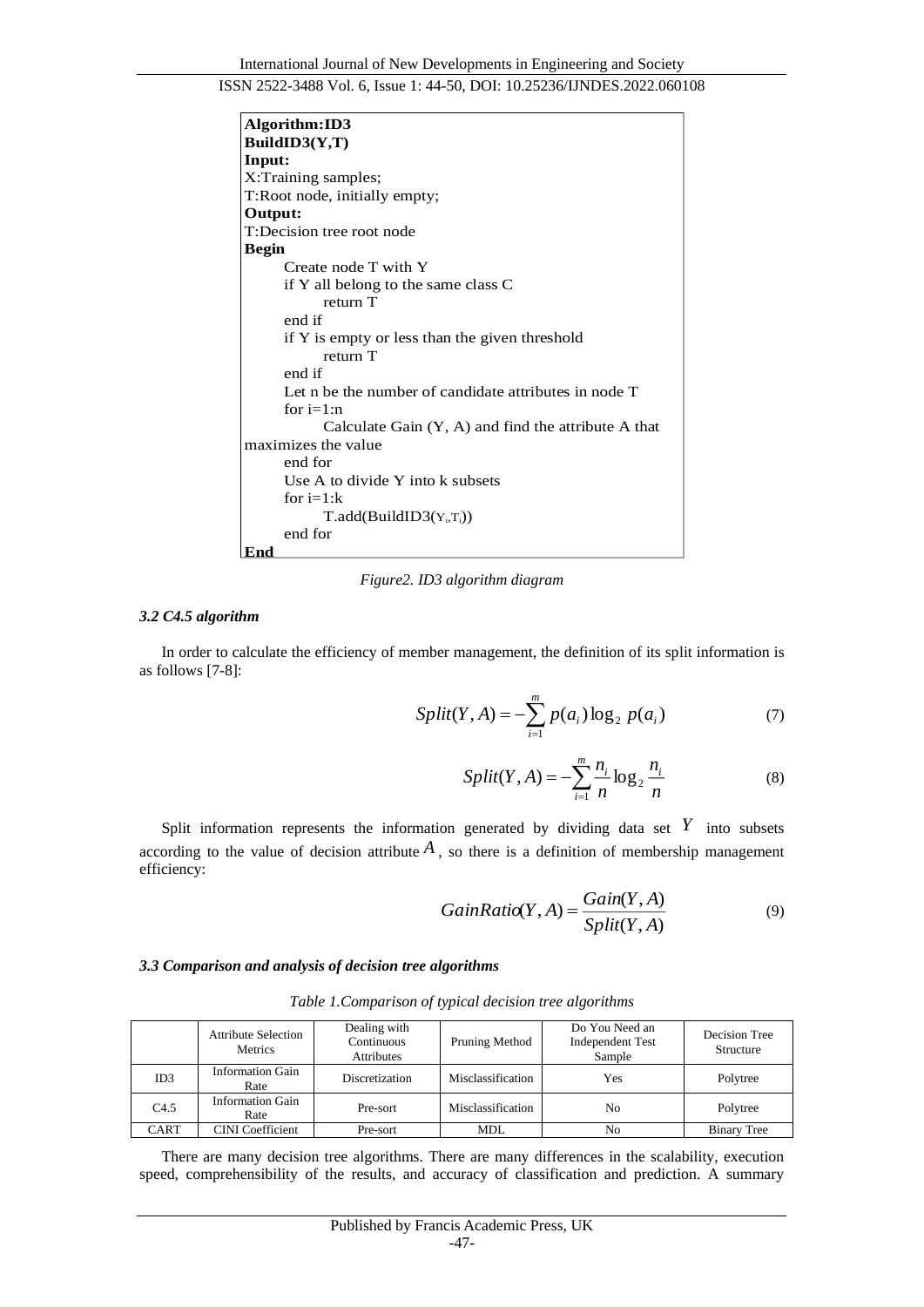comparison of these algorithms is shown in Table 1.

#### **4. Application of wireless network sensor action monitoring device in smart fitness and bodybuilding**

#### *4.1 Model realization*

In order to complete the comparative experiment of the three decision tree schemes, and realize a fuzzy decision model, it has the functions of data importing, data fuzzification, generating decision tree model, model testing and instructions for use. The main business flowchart of the sports fitness membership management model is shown in Figure 3:



*Figure 3. The main business flow chart of the sports fitness membership management model*

## *4.2 Test subject*

In order to obtain accurate and reliable experimental results to complete the analysis of the algorithm, we must first select the appropriate experimental data set. This article selects the 7 most commonly used data sets from the UCI data set as the initial experimental data to conduct model training on three different schemes. The specific description of the data set used is shown in Table 2. After training, apply the model to the analysis of customer churn, and then use the data of a certain club to conduct experiments. Customer data consists mainly of basic information, geographic distribution information and service information. Use statistical sampling to extract 1500 records from customer data in a given year. The characteristics of the customer in the database include: customer age, residential area, profitability, period of service, type of contract, etc. and customers are divided into YES (churn) and NO (no churn) Two types. Use these data files as training samples to create a vague decision tree for customer analysis and analyze the key factors of customer change.

| S.no | Datasets     | Instances | Number of<br>Clesses(k) | Number of<br>features(d) | Size of Class  |
|------|--------------|-----------|-------------------------|--------------------------|----------------|
|      | Iris         | 150       |                         |                          | 50,50,50       |
|      | Wine         | 178       |                         | 13                       | 59,74,48       |
|      | <b>Glass</b> | 214       |                         |                          | 29,76,70,17,22 |
|      | Diabetes     | 768       |                         |                          | 268,500        |
|      | Heartstatlog | 270       |                         | 13                       | 150,120        |
|      | Ionosphere   | 351       |                         | 34                       | 126,225        |
|      | Sonar        | 208       |                         | 60                       | 97,111         |

*Table 2. Data set introduction*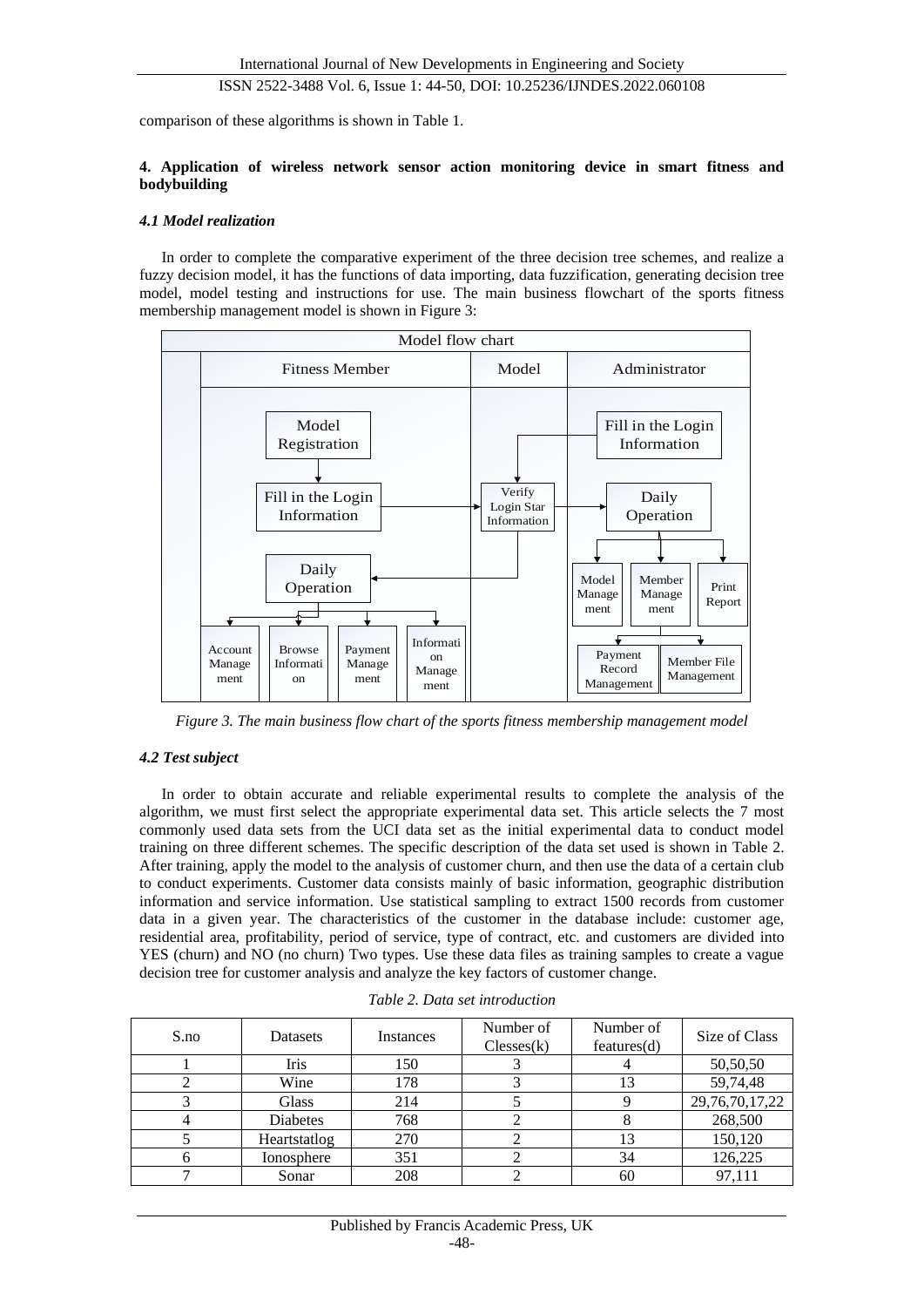#### *4.3 Experiment procedure*

The experiment compared the three schemes. The first plan is to use the traditional decision tree ID3 algorithm to build a decision tree, the second plan is to use the fuzzy decision tree ID3 algorithm to build a decision tree, and the third plan is to build a decision tree based on the fuzzy decision tree ID3 algorithm of mobile computing. Figure 4 shows the decision tree established by the three schemes.



*Figure 4. Decision tree built by three options*

## *4.4 Statistical processing*

Statistical analysis was performed with SPSS 13.0 statistical software. The significance test of the difference was performed by one-way analysis of variance, the difference between the two groups was tested by LSD-t, and the statistics of the results of the application of the fuzzy decision tree algorithm in the management of sports and fitness members were performed by the group t test.  $P<0.05$  is considered to be significant and statistically significant.

## **5. Conclusion**

As the upsurge of fitness sports in China continues to heat up, fitness sports have gained an unprecedented mass base. To a certain extent, it shows that Chinese residents' awareness of aesthetics and exercise has been significantly improved. There are still some differences between fitness and bodybuilding and the current fitness, but it is foreseeable that China's fitness and bodybuilding will usher in a faster development as a whole. Especially the dissemination of movement ideas and methods, It is even expected to become a mainstream form of sports in China in the near future. In recent years, artificial intelligence has developed rapidly in various fields, especially in pattern recognition and natural language processing. Reinforcement learning is one of the more popular machine learning algorithms. In the wireless sensor network environment, both routing decisions and node positioning can interact with the surrounding environment through reinforcement learning, take actions and obtain rewards, thereby strengthening their decision-making ability. In future research, combined with the results of this paper, the application of reinforcement learning and new artificial intelligence techniques in routing optimization and node positioning will be studied. Research the environmental adaptability of routing and positioning algorithms to achieve efficient use of energy, improve node positioning accuracy, and reduce decision-making delays.

# **References**

*[1] Song P, Gao C Q, Li Z H. Research on the Development of Bodybuilding in my country [J]. Sports Culture Guide, 2014(2): 87-90.*

*[2] Cheng L M. The value and development path of bodybuilding and fitness from the perspective of healthy China construction [J]. Journal of Beijing Sports University, 2018 (6): 49-56.*

*[3] Zhao B. The history, problems and definitions of bodybuilding and fitness concepts from the perspective of formal logic [J]. Sichuan Sports Science, 2015(4): 23-27.*

*[4] Huang M G, Huang Y C, Yu B. A review of software-defined wireless sensor network research [J]. Journal of Software, 2018, 29(09): 2733-2752.*

*[5] Bhuvaneswari G , Manikandan G . A novel machine learning framework for diagnosing the type 2*